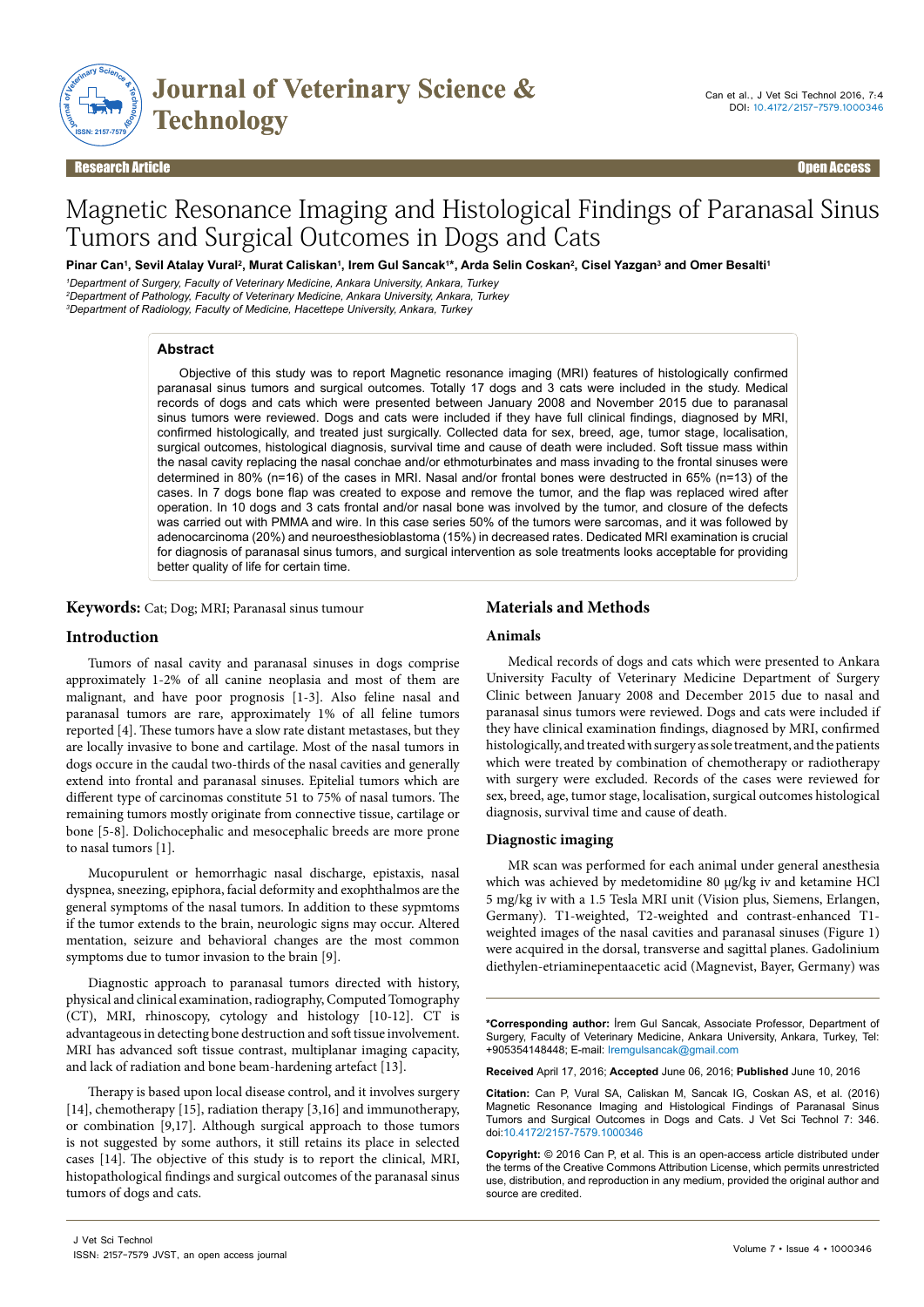**Citation:** Can P, Vural SA, Caliskan M, Sancak IG, Coskan AS, et al. (2016) Magnetic Resonance Imaging and Histological Findings of Paranasal Sinus Tumors and Surgical Outcomes in Dogs and Cats. J Vet Sci Technol 7: 346. doi:10.4172/2157-7579.1000346

## Page 2 of 5



Figure 1: MRI features of the case 11. Dorsal T1-weighted and T2-weighted images of the nasal cavities show unilateral mass filling nasal cavity. T1-weighted postgadolinium images show extensive enhancement of tumor tissue. There is no any contrast enhancement in the brain suggesting with intracranial invasion.

used as the paramagnetic contrast medium, and was administered (dose: 0.2 mmol/kg) intravenously. All images were evaluated by board certified human radiologist and surgeons.

Tumor stage was determined based on the Modified World Health Organization Staging protocol by the evaluation of the MRI features. Dogs and cats were grouped into four clinical stages; T1-Confined to one nasal passage or paranasal sinus, with no bony involvement, T2 -Bony involvement, without evidence of orbital, subcutaneous, or submucosal mass, T3-Presence of orbital, subcutaneous, or submucosal mass, and T4-Tumor extension into nasopharynx or through cribriform plate. Tumors were also classified by location, on the basis of previously reported [13], into site 1 (unilateral nasal), 2 (unilateral nasal and sinus) and 3 (bilateral nasal). Staging and location of the tumors were based on the MRI images in three planes.

Clinical examination of the regional lenf nodes and chest X-ray were performed in order to assess metastasis before surgery. Surgery: Anesthesia was induced with propofol (Propofol, 10 mg/ml, Fresenius Kabi, Ltd., Sweden) and maintained with isoflurane-oxygen (Forane, Abbott Laboratories Ltd, Ireland). Perioperative analgesia was provided out using 0.5 mg/kg morphine-HCL (Morphine HCL, Galen, Turkey) in dogs and 0.1 mg/kg in cats. Tumor ablation was performed via dorsal approach under aseptic conditions. In the cases which frontal and nasal bones were involved by the tumor, the bone was removed totally and repaired by PMMA (polymetilmetacrilate) and wire (Figure 2). However in the cases which the frontal and nasal bone were not involved, a rectangle shaped frontonasal or nasal osteotomi was performed and tumor removed gross totally, then created nasal bone flap replaced and fixed with wire. Before replacing bone flap a gauze drain which rifampicine and bupivacain HCl-impregnated was placed into the nasal cavity. If the orbita was included in the tumor, it was extirpated. Postoperative analgesia was achieved with fentany patch (Duragesic<sup>®</sup> Janssen Pharmaceutica, Titusville, NJ; Cats and small dogs <10 kg: 25 μg/hr, Dogs 10-20 kg: 50 μg/hr, Dogs 20-30 kg: 75 μg/hr Dogs >30 kg: 100 μg/hr). Carprofen (Rimadyl, Pfizer, 3 mg/kg orally once daily) is used postoperatively for 7 days and antibiotherapy is maintained with amoxiciline (20 mg/kg orally twice daily) and metronidasole (20 mg/kg orally twice daily) for 10 days postoperatively.



**Figure 2:** Repair of the bone defect with PMMA and wire (Case no. 1).

Collected samples of each mass were fixed 10% buffered formalin embedded in parafine and cut 5  $\mu$ m-thick sections. All sections were stained according to Hematoxilen-Eosin (H&E).

#### **Outcome assessment**

The owner satisfaction and post operative survival time and cause of death (cardiac arrest during operation, euthanasia due to the tumor recurrence or infection and unrelated reasons) were recorded. Survival time was calculated due to the last day recieved report from the owner.

#### **Statistical analysis**

Mean survival time of the dogs was calculated due to Kaplan Meier Analysis, it wasn't calculated for cats because of the low case number. For data analysis, animals lost to followup and still alive were censored at their last known survival time. Dogs died during operation were not taken into account in estimating mean survival time.

#### **Results**

Twenty patients (17 dogs and 3 cats) have matched the inclusion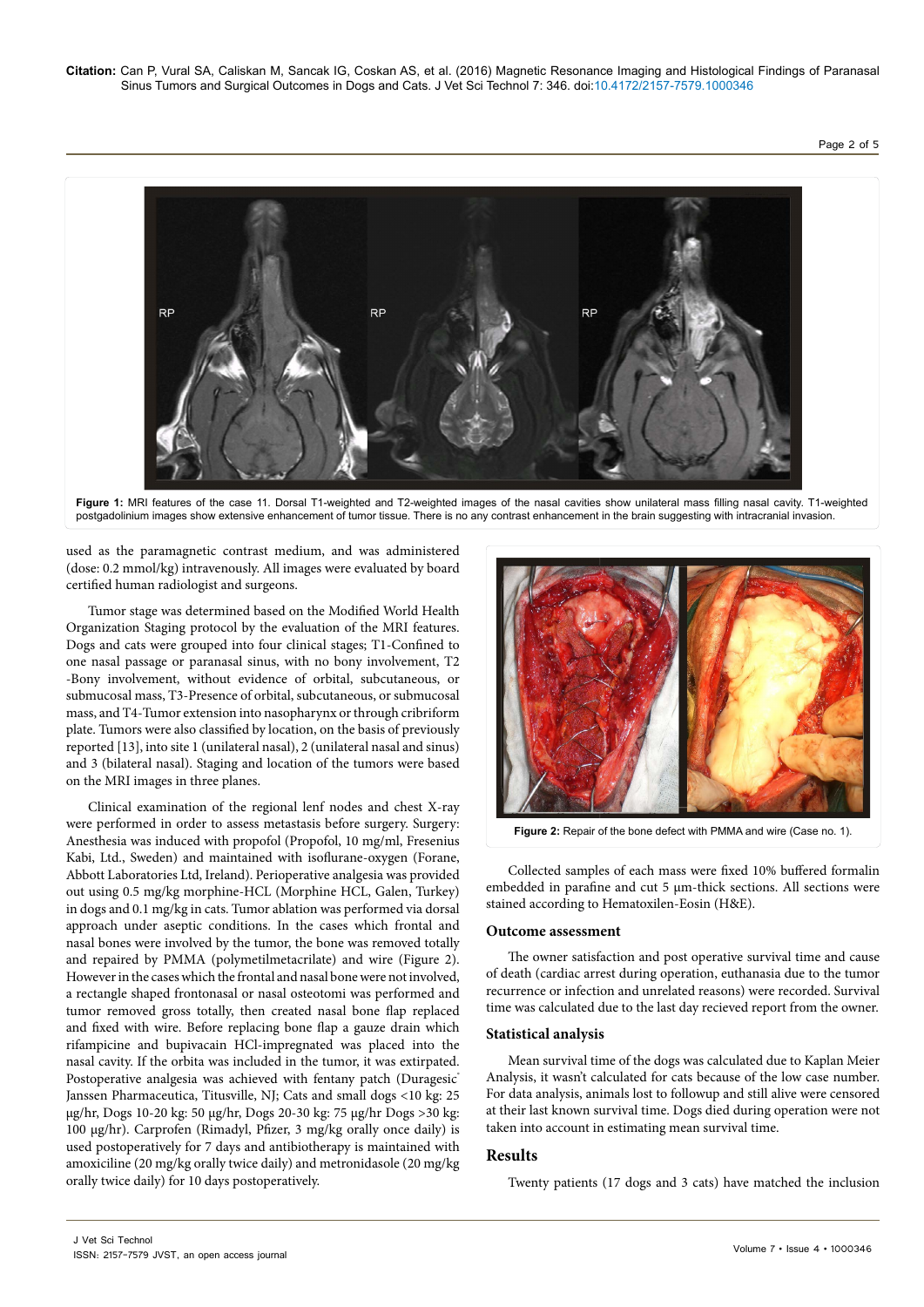criteria. Sex distribution was 14 males (12 intact, 2 castrated) and 3 females (1 intact, 2 spayed) for dogs, 2 males (intact) and 1 female (intact) for cats. The mean age of dogs was 8.67 (range 1.5 to 16 years) years. Mix breed dogs were most commonly represented 5/17 (% 29.41) and all the cats were domestic short hair (DSH). In cats mean age were 9.66 years. Distribution of sex, breed, age, tumor stage, localisation, MRI findings, histologic diaognosis, survival time and cause of death are listed in Table 1.

Most common clinical complaint was mucopurulent or nasal discharge (n=14), following with facial deformity (n=10), sneezing (n=7), epiphora (n=7), nasal dyspne (n=6), neurologic signs including circling and/or seizure (n=5), epistaxis (n=3) and exophtalmus (n=3) were observed. In three cases only chief complainment was neurologic signs (Case no 5, 6 and 7).

## **Imaging findings**

On MR images, soft tissue mass within the nasal cavity replacing the nasal conchae and/or ethmoturbinates and mass invading to the frontal sinuses were determined in 80% (n=16) of the cases. Nasal and/

or frontal bones were destructed in 65% (n=13) of the cases. Retained secretions with or without mass lesion caudally in frontal sinuses were characteristic with a hyperintensity as like the fluids on T2-weighted images, and seen in 75% of the cases. Though meningeal hyperintensity on T2-weighted images around one or both olfactory bulbs was detected in 8 cases (40%), extension of mass into the cranial cavity affecting the brain was observed in 6 of these cases (30%). Both cases with meningeal hyperintensity and tumor extension to the brain were admitted obtundation, seizure, circling and some abnormal behavior. Detailed MRI findings were summarized on Table 2.

Frontal and nasal bones were intact in 7 dogs (Case no 2, 4, 6, 11, 14, 15, 16), in this context bone flap was created to expose and remove the tumor, and in these cases for the closure of the bone defect that occure due to the rhinotomy were closed by the replacing and wiring the flap. Rest of the cases (10 dogs and 3 cats) frontal and/or nasal bone was involved by the tumor, and closure of the defects were carried out with PMMA and wire. PMMA was well tolerated all the cases except for one case chondrosarcoma (Case no: 9) in which fistula was occured at 6<sup>th</sup> month, and tumor reoccured and displaced the PMMA. This case

|      | Case | <b>Breed</b>           | Age<br>(years) | <b>Sex</b> | <b>Stage</b>   | <b>MRI</b>       |                  |         | <b>Site</b>    | Histopathology                  | Survival         | <b>Cause of death</b> |
|------|------|------------------------|----------------|------------|----------------|------------------|------------------|---------|----------------|---------------------------------|------------------|-----------------------|
|      |      |                        |                |            |                | T <sub>1</sub> W | T <sub>2</sub> W | Gd      |                |                                 |                  |                       |
|      | 1    | Siberian Husky         | 1.5            | F          | T <sub>4</sub> | iso              | hyper            | $++H$   | 3              | neuroesthesiablastoma           | 11 <sub>m</sub>  | Euth.                 |
|      | 2    | Mix                    | 13             | <b>MC</b>  | T <sub>4</sub> | iso              | hyper            | $++H$   | 2              | neuroesthesiablastoma           | 7 <sub>m</sub>   | Euth.                 |
|      | 3    | Rottweiler             | $\overline{4}$ | M          | T <sub>2</sub> | Hyper mild       | hyper            | $++$ Ht | 3              | Squamous cell carcinoma         | 1 <sub>m</sub>   | Euth.                 |
|      | 4    | Kangal                 | 4              | М          | T <sub>2</sub> | hypo             | hyper            | $++H$   | 2              | chondrosarcoma                  | 9,5 <sub>m</sub> | unrelated             |
|      | 5    | <b>English Setter</b>  | 14             | M          | T <sub>4</sub> | Hyper mild       | Hyper mild       | $++H$   | 2              | Squamous cell carcinoma         |                  | Died during op.       |
|      | 6    | Kangal                 | 6              | M          | T <sub>4</sub> | iso              | hyper            | $++H$   | $\overline{2}$ | Neuroestesiablastoma            | 2 <sub>m</sub>   | Euth.                 |
|      | 7    | Mix                    | 11             | M          | <b>T4</b>      | iso              | Hyper mild       | $++H$   | 2              | Meningioma                      | 8 m              | Loss of follow up     |
|      | 8    | Labrador               | 6              | М          | T <sub>3</sub> | hyper            | hyper            | $++H$   | 3              | osteosarcoma                    |                  | Euthanasia during op. |
|      | 9    | Mix                    | 11             | M          | T <sub>2</sub> | hyper            | hyper            | $+H$    | 3              | Chondrosarcoma                  | 19 <sub>m</sub>  | Euth.                 |
|      | 10   | Mix                    | 11             | M          | T <sub>3</sub> | iso              | hyper            | + H     | 2              | osteosarcoma                    | 4 m              | Euth.                 |
|      | 11   | Golden Retriever       | 10             | M          | T1             | hyper            | Hyper mild       | $++H$   | 3              | chondrosarcoma                  | 6 <sub>m</sub>   | Euth.                 |
|      | 12   | <b>Maltese Terrier</b> | 16             | M          | T <sub>4</sub> | hyper            | hyper            | $++H$   | 3              | adenocarcinoma                  | 1 <sub>m</sub>   | Euth.                 |
|      | 13   | Mix                    | 6              | М          | T <sub>3</sub> | iso              | hyper            | + H     | 3              | Osteosarcoma                    | 3 <sub>m</sub>   | Euth.                 |
|      | 14   | Rottweiler             | 12             | <b>MC</b>  | T <sub>2</sub> | hyper            | Hyper mild       | $+H$    | $\overline{2}$ | chondrosarcoma                  | 9 <sub>m</sub>   | unrelated             |
| Dogs | 15   | <b>English Setter</b>  | 5              | FS.        | T1             | iso              | hyper            | $++H$   | 3              | adenocarcinoma                  | 10 <sub>m</sub>  | still living          |
|      | 16   | Cocker                 | $\overline{7}$ | <b>FS</b>  | T1             | iso              | hyper            | $++H$   | 1              | adenocarcinoma                  | 5 <sub>m</sub>   | Still living          |
|      | 17   | Golden Retriever       | 10             | M          | T <sub>4</sub> | iso              | hyper            | $++H$   | 2              | fibrosarcoma                    | 2 <sub>m</sub>   | Still living          |
| Cats | 18   | Domestic short hair    | 11             | F          | T <sub>3</sub> | iso              | hyper            | $++$ Ht | $\overline{2}$ | Cystic ductal<br>adenocarcinoma | 1 <sub>m</sub>   | Loss of folllow up    |
|      | 19   | Domestic short hair    | 9              | M          | T <sub>3</sub> | iso              | hyper            | $++H$   | 2              | osteosarcoma                    | 2 <sub>m</sub>   | Loss of follow up     |
|      | 20   | Domestic short hair    | 9              | M          | T <sub>2</sub> | iso              | hyper            | ++ Ht   | 3              | angiosarcoma and polip          | 2y               | unrelated             |

**Table 1:** Detailed information of the all cases.

| MRI features of the cases                                                                                                                    | <b>Number/Percent of all cases</b> |
|----------------------------------------------------------------------------------------------------------------------------------------------|------------------------------------|
| Soft tissue mass within the nasal cavity replacing the nasal<br>conchae and/or ethmoturbinates                                               | 16/80.0                            |
| Destruction of nasal septum (predominantly middle portion)                                                                                   | 10/50.0                            |
| Mass invading the maxillary recesses (predominantly unilateral)                                                                              | 8/40.0                             |
| Mass extending into the nasal caudal recesses (predominantly unilateral)                                                                     | 9/45.0                             |
| Retained secretions with or without mass lesion caudally in frontal sinuses                                                                  | 15/75.0                            |
| Mass invading to the frontal sinuses                                                                                                         | 15/75.0                            |
| Destruction of the nasal/frontal bones                                                                                                       | 13/65.0                            |
| Destruction of the cribriform plate                                                                                                          | 7/35.0                             |
| Extension of mass into the cranial cavity (not necessarily through the<br>cribriform plate) affecting the brain                              | 6/30.0                             |
| Meningeal (dural) hyperintensity on T2-weighted around one or both<br>olfactory bulbs (predominantly unilateral and on the side of the mass) | 8/40.0                             |

**Table 2:** MRI findings of all cases.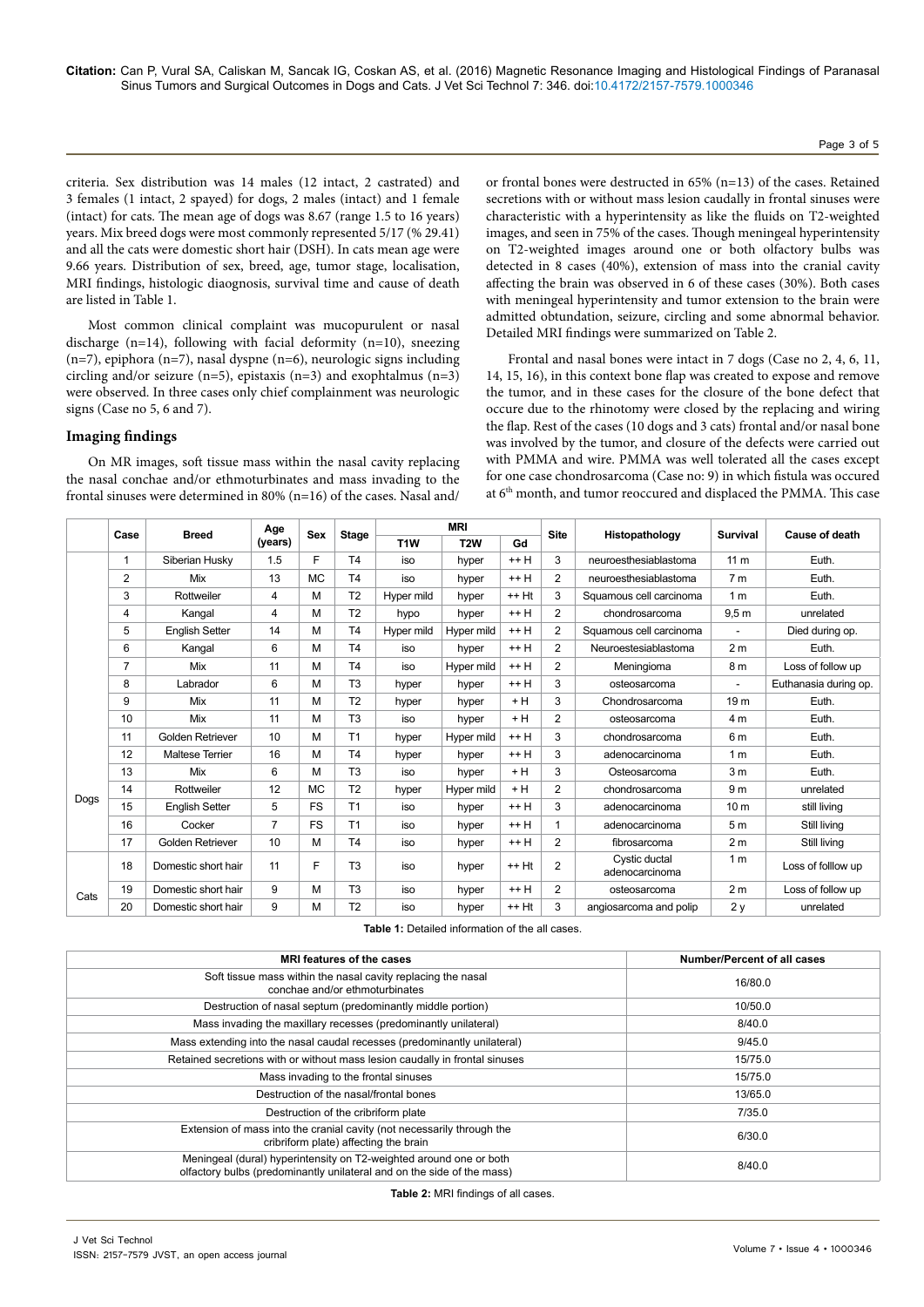

**Figure 3:** In differentiated round and/or spindle cartilage cells and condroid matrix, chondrosarcoma, HE, X100.

was reoperated, and survived for 19 months, and euthanaised due to owner request because of second time recurrence except 4 cases (Case no 3, 6, 12, 18) clinical complaints were roughly solved on 15 to 20 days after surgery. In four cases clinical complaints were not solved until one month postoperatively, which might be because of the tumor reoccurence, but further diagnostic workup was declined by the owner and animals were euthanaised.

Four chondrosarcoma (Figure 3), 4 osteosarcoma (3 dogs, 1 cat), 3 neuroesthesiablastoma, 1 cystic ductal adenocarcinoma (cat), 1 angiosarcoma and polip (cat), 2 squamous cell carcinoma, 1 meningioma, 1 fibrosarcoma and 3 adenocarcinoma were diagnosed histopathologically.

Mean survival time for dogs was found  $7.95 \pm 1.74$  (95% confidence interval: 4.53-11.37). Estimated probabilty of survival was 78.6% at the 2nd month and it decreased to 38.6% at the 9th month postoperatively. Only 2 patients died spontaneously, rest of euthanized cases was performed over the request of owners.

Cause of death was euthanasia in 10 of the all cases due to tumor recurrence (n=8) and infection (n=1) and inability to remove tumor because of its more invasiveness (n=1). Three cases died with unrelated causes, and cardiac arrest was happened during operation in 1 cases. The cause of the death was unclear in 3 case because of lost to follow up (Case no: 7, 18, 19) and 3 of the cases are still alive.

## **Discussion**

Characteristic MRI findings of paranasal sinus tumors and especially signs of affecting the frontal lobe of brain and histological findings according to WHO were represented in this case series. Surgical removal of paranasal tumor and repairement of created bone defect with PMMA and bone flap was found reliable and they were well tolerated by the dogs.

The mean age of the reported cases is similar with previous studies, which have reported a mean age of onset of nine to 10 years [5,8,14]. The prognosis for paranasal tumors without any treatment is poor and euthanasia is chosen in most animals as a result of progressive local invasion of tumor and related problems within three to six months of the onset of clinical signs [18]. The poor response of dogs with paranasal tumors to surgery is due to the advanced nature of most tumors at the time of diagnosis a propensity for this tumor to invade bones that are inaccessible or that can not be surgically removed, and lack of appreciable encapsulation; each of which makes it impossible to completely remove tumors [19]. Even though surgery is not recommended as a sole therapy, but it can be an option in selected cases like mesenchymal tumors and collecting biopsy specimens, and it can be accepted as an option for increasing the quality of life, not just for increasing survival time [14]. Most of the patients suffer from sneezing, nasal discharge, epistaxis and nasal dyspne, after surgery clinical signs in some dogs paliated by alleviating obstruction and epistaxis. The clinical signs in the presented 16 cases were solved after operation and this can suggest the usefulness of surgery for a certain time. Restoration of bone defect with PMMA and wire are well tolerated in this case series. PMMA was found as a suitable material to repair the bone defect after nasal and/or frontal osteotomy which is necessary for radical removal of the diseased tissues in most of the cases presented in this study.

Page 4 of 5

Mean survival time for the present study was counted 7.95 months and same as compared to the previous study [14]. The presented cases in this study had minimaly 3 to 5 months history of clinical complaining and were treated before presentation to our clinic medically, and also 60% of the dogs were stage 3-4. In addition, obscured time of beginning clinical signs may have caused the lower mean survival time.

Mucoprulent/haemoragic nasal discharge, facial deformity and sneezing were reported previously as most common clinical signs [1,20,21]. These signs were the main clinical complainments in the presented cases, but also in 5 patients neurological signs were recorded and extension of the mass into the cranial cavity is detected all these patients. Although extension of mass into the cranial cavity was identified in six cases by the MRI, five of these cases showed neurologic signs. Hyperintense lesions in the brain were also seen in cases the tumors were extended to the caudal nasal recess. Those findings represent the diagnostic power of MRI in paranasal sinus. MRI has an excellent soft tissue resolution, on the other hand CT is a valuable diagnostic tool for identifying bone destruction, and combined with rhinoscopy was reported as sensitive diagnostic approach [12,20]. In this study, nasal septum destruction and nasal and/or frontal bone destruction were identified in 10 and 13 patients respectively by MRI features; these findings were also confirmed by the operation. These findings represent that MRI is a very convenient diagnostic modality of choice in evaluating of nasal and paranasal sinus tumors even the bone structures involved in tumor and can lead the surgeon. However, in one with osteosarcoma, the margins and invasiveness of the tumor were worse than MRI findings, and he was euthenaised after the owner permision during the surgery. In addition to MRI, CT can be considered in cases with osteosarcoma for being sure about the tumor margins and it will provide valuable informations in deciding surgical treatments.

## **Conclusion**

In conclusion, reconstruction of the bone defect with PMMA and wire in the cases which the nasal and/or frontal bone is invaded by the tumor and unrepairable after the opration can be suggested. However, if is it possible creating bone flap to expose the tumor to remove and nasal and/or frontal bone is repairable, reconstruction with bone flap should be the approach of choice. MRI is an ideal diagnostic tool in the evaluating of paranasal sinus tumors extending to cranial cavity, and even in the cases with bony involvoment.

#### **References**

1. [Confer AW, DePaoli A \(1978\) Primary neoplasms of the nasal cavity, paranasal](http://www.ncbi.nlm.nih.gov/pubmed/625866)  [sinuses and nasopharynx in the dog: A report of 16 cases from the files of the](http://www.ncbi.nlm.nih.gov/pubmed/625866)  [AFIP. Vet Pathol 15: 18-30.](http://www.ncbi.nlm.nih.gov/pubmed/625866)